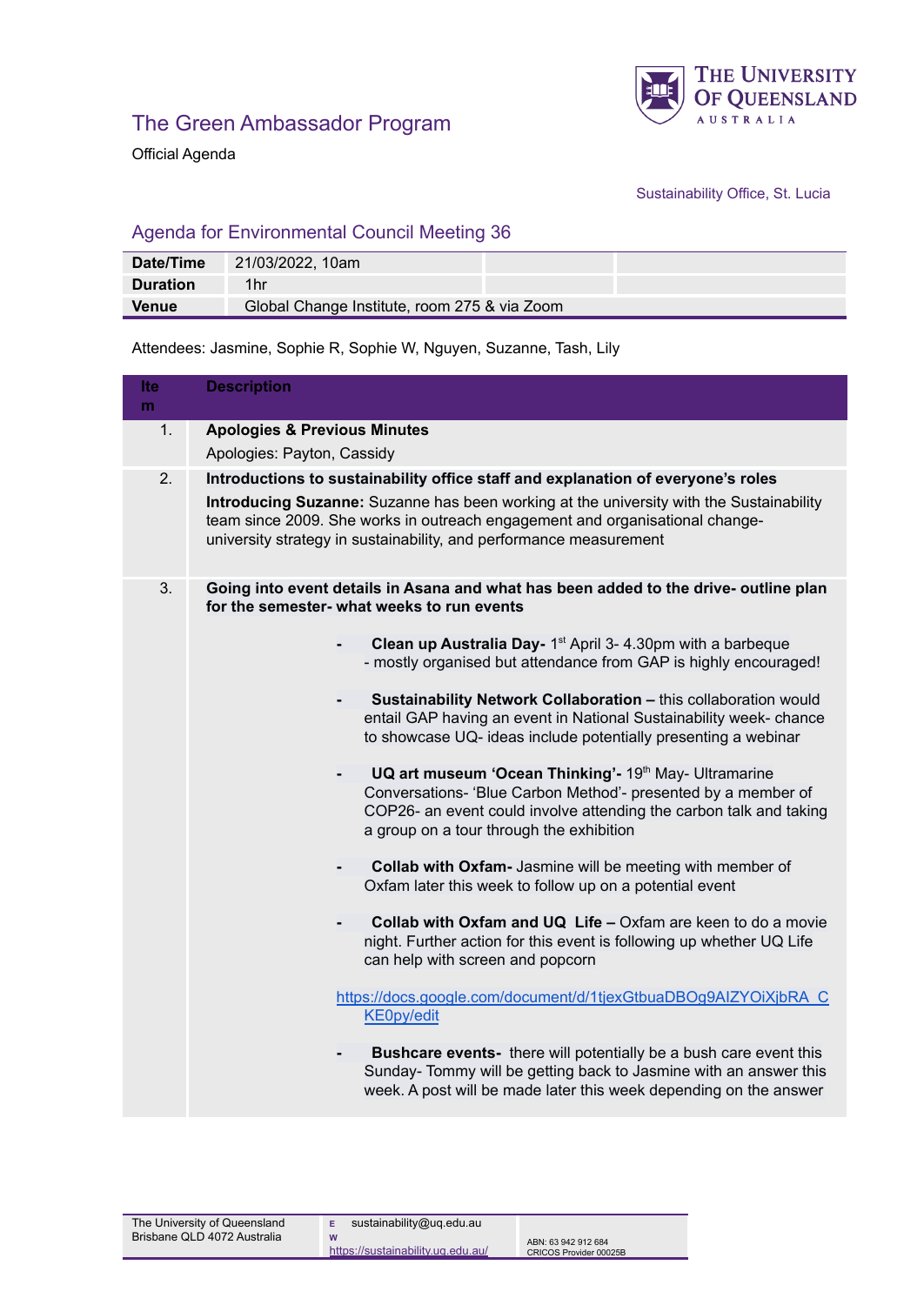## **Memorandum**



|    | <b>Plogging with GEMS-</b> GEMs is keen for another collab but an<br>event might not be possible for a little while. Plogging could be a<br>suitable event for Sustainability Week- (week 4 sem 2)<br>Community garden workshop- planning a herb workshop-<br>٠<br>currently we are waiting on the new employee to join the garden to<br>define potential events<br>Sustainability Week events- we could do three events- 'fun' event<br>٠<br>(movie night), educational event (community garden workshop,<br>recycling workshop), and a volunteering event (plogging)<br>https://docs.google.com/document/d/1J-jOh7Ng0WdvqKREyxvd5VbYfus<br>YQk48mexJsm91YFI/edit<br><b>STARS reporting-</b> new folder in the drive for STARS reporting for<br>$\overline{\phantom{0}}$<br>further information, the overview will be finished by the 11 <sup>th</sup> April<br>Promoting Sustainability award- further action could be taken to<br>$\overline{\phantom{0}}$<br>promote the award e.g. creating a PowerPoint<br>https://docs.google.com/document/d/1FDkakQm9G24iSP-G5bgAuD673f<br>1fOgeB/edit |
|----|------------------------------------------------------------------------------------------------------------------------------------------------------------------------------------------------------------------------------------------------------------------------------------------------------------------------------------------------------------------------------------------------------------------------------------------------------------------------------------------------------------------------------------------------------------------------------------------------------------------------------------------------------------------------------------------------------------------------------------------------------------------------------------------------------------------------------------------------------------------------------------------------------------------------------------------------------------------------------------------------------------------------------------------------------------------------------------------------|
| 4. | Should GAP be an SDG hub for SDSN?<br>Having GAP become an SDG hub for SDSN could be beneficial for<br>$\overline{\phantom{a}}$<br>GAP. It would allow communication with other hubs in the<br>Australasian network, for ideas of events to run and SDG news<br>It would require little extra work from GAP- would mainly entail<br>having an 'SDG coordinator' (Jayana) - new email address for GAP<br>to communicate with SDSN<br>https://docs.google.com/document/d/1lcmOLd1xL33FVUBOgwbsZardBJ<br><b>GcswGf/edit</b>                                                                                                                                                                                                                                                                                                                                                                                                                                                                                                                                                                       |
| 5. | <b>ACTS conference</b><br>Australasian Campuses Towards Sustainability (also do the stars<br>framework) - are having a conference in May<br>Sustainability office is willing to partially pay for GAP to attend<br>conference is members are eager<br>https://docs.google.com/document/d/1GURXeUb5WSK5RJilcfZRkHzFIM<br>eRQ583/edit                                                                                                                                                                                                                                                                                                                                                                                                                                                                                                                                                                                                                                                                                                                                                            |